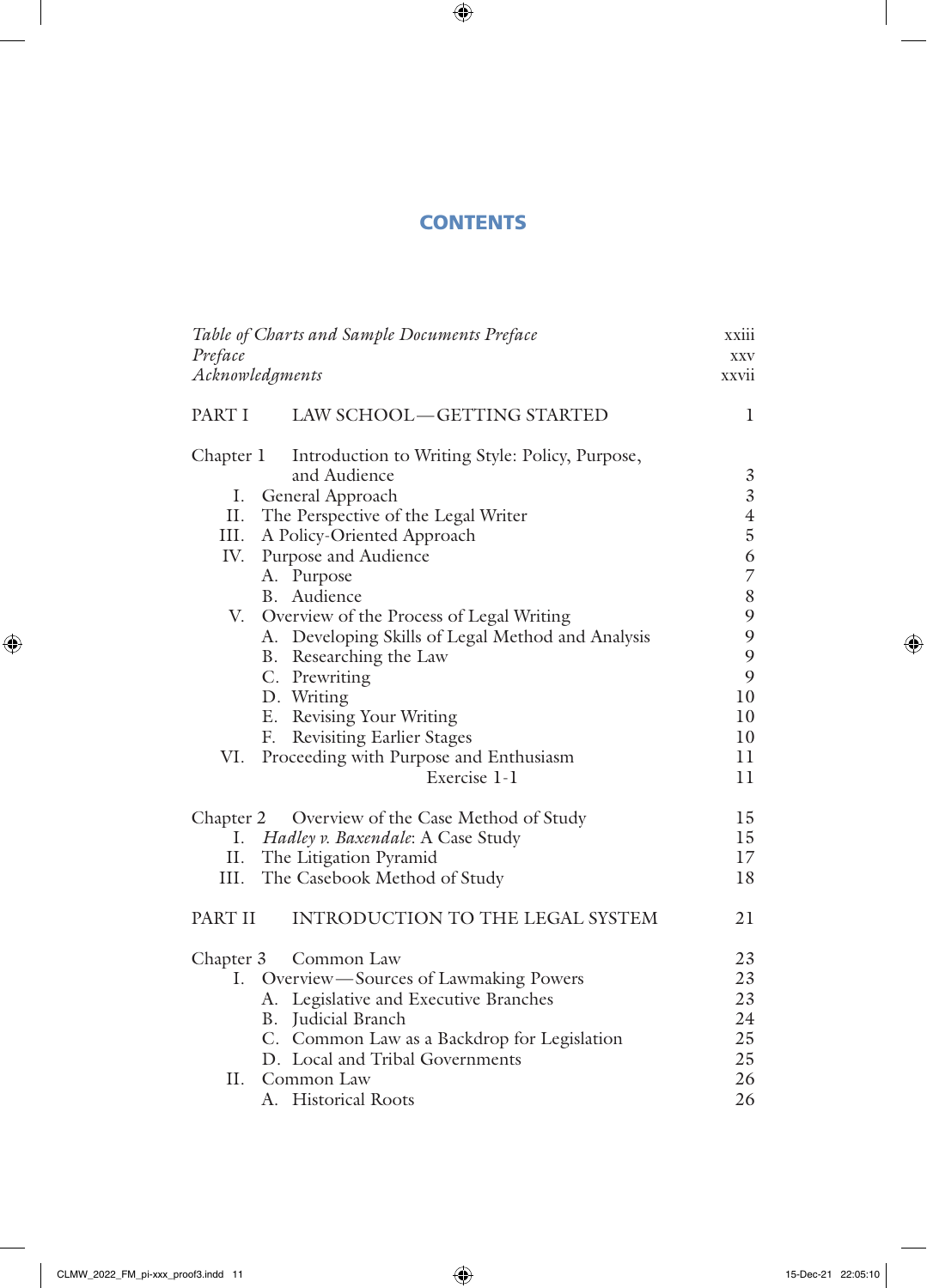$\overline{\phantom{a}}$ 

 $\bigoplus$ 

|           |    | B. Examples: Common Law Crimes and the Tort             |          |
|-----------|----|---------------------------------------------------------|----------|
|           |    | of Negligence                                           | 26       |
|           |    | C. Common Law in Constant Change                        | 28       |
|           |    | Exercise 3-1                                            | 29       |
|           |    | Chapter 4 Legislation                                   | 33       |
|           |    | I. Roles of Constitutional and Statutory Law            | 33       |
|           |    | A. Example: Embezzlement                                | 34       |
|           |    | B. Example: Consumer-Protection Legislation             | 34       |
|           |    | C. Increasing Significance of Legislation               | 35       |
| П.        |    | Judicial Interpretation and Application of Statutes     | 35       |
|           |    | A. Vagueness and Ambiguity                              | 35       |
|           |    | B. Interpretation Through Intrinsic and Extrinsic       |          |
|           |    | Evidence of Legislative Intent                          | 36       |
|           |    | C. Approaches to Statutory Interpretation               | 37       |
|           |    | D. Originalism v. Living Statutes                       | 38       |
|           |    | E. Statutory Construction When Interpretation Fails     | 40       |
|           |    | III. Case Studies in Statutory Interpretation           | 40       |
|           |    | A. Illustration: Imprecision Leading to Ambiguity       | 40       |
|           |    | 1. The Problem                                          | 41       |
|           |    | 2. Intrinsic Evidence                                   | 41       |
|           |    | 3. Extrinsic Evidence                                   | 41       |
|           |    | 4.<br>Second Thoughts in Some Federal Courts            |          |
|           |    | of Appeals                                              | 42       |
|           |    | 5. The Supreme Court Decides, with a Focus on Text      | 43       |
|           |    | B. A Second Illustration: Generality Resulting          |          |
|           |    | in Vagueness<br>Exercise 4-1                            | 44<br>46 |
|           |    | IV. Legislative Enactment and Change                    | 47       |
|           |    | Exercise 4-2                                            | 48       |
| V.        |    | Interplay between Legislation and Common Law            | 49       |
|           |    | A. Relationship between Legislation and Common Law      | 49       |
|           |    | 1. Legislative Primacy                                  | 49       |
|           |    | 2. Legislation as Guidance for Common Law               | 50       |
|           |    | Common Law as Background for Legislation<br>3.          | 50       |
|           |    | B. Judicial Power and Limitations Regarding Legislation | 51       |
|           |    | PART III LEGAL METHOD AND ANALYSIS                      | 57       |
|           |    | The Role of Precedent: The Court System and             |          |
| Chapter 5 |    | <b>Stare Decisis</b>                                    | 59       |
| L.        |    | Introduction to Stare Decisis                           | 59       |
| П.        |    | The Court System                                        | 60       |
|           |    | A. Structure of State, Federal, and Tribal Courts       | 60       |
|           |    | 1.<br><b>State Courts</b>                               | 60       |
|           |    | 2.<br><b>Federal Courts</b>                             | 61       |
|           |    | <b>Tribal Courts</b><br>3.                              | 62       |
|           | В. | Court Structure and Stare Decisis                       | 63       |
|           |    |                                                         |          |

 $\bigoplus$ 

 $\overline{\phantom{a}}$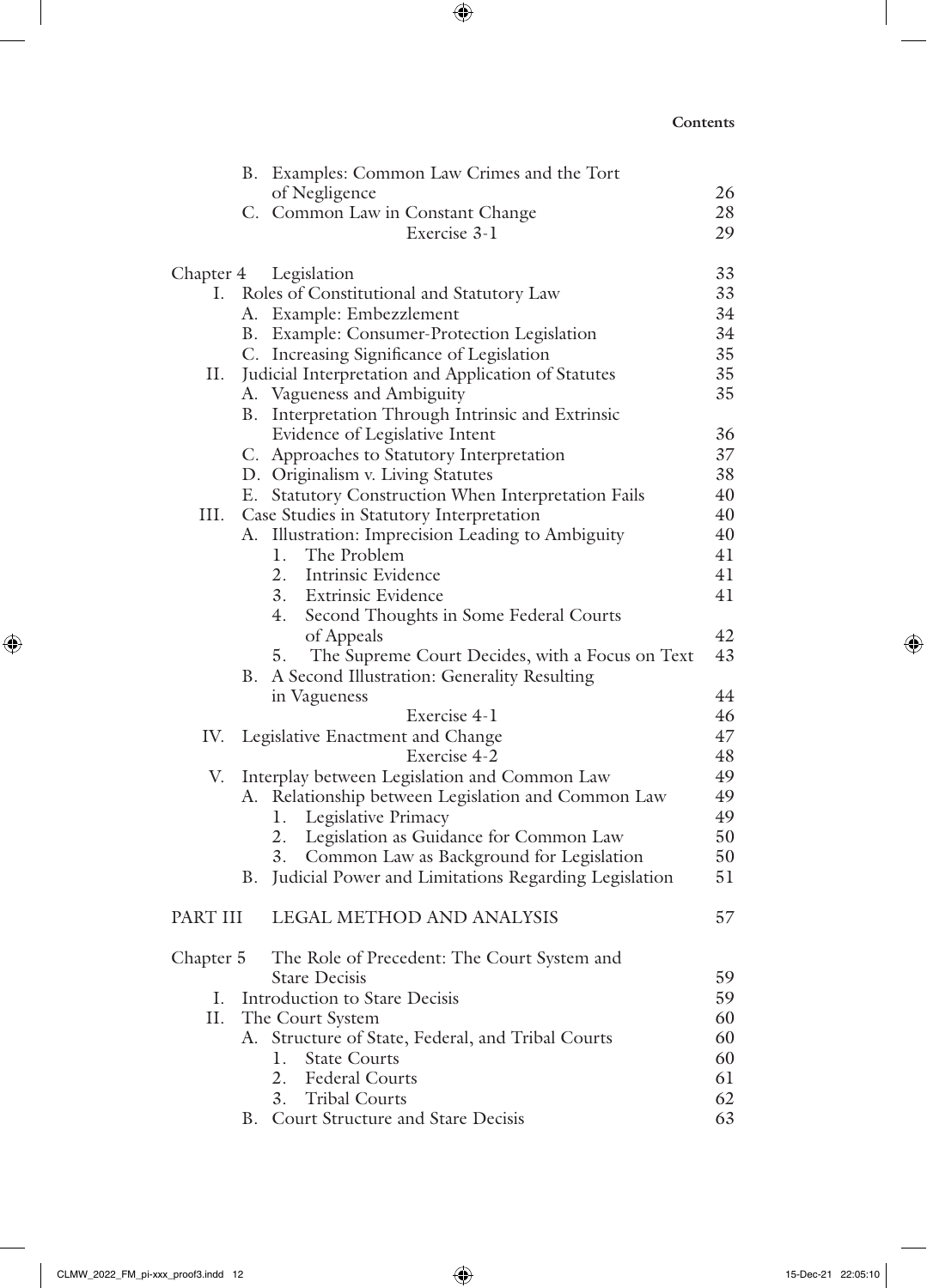$\overline{\phantom{a}}$ 

 $\bigoplus$ 

| III.      |    | Scope and Application of Stare Decisis                    | 63  |
|-----------|----|-----------------------------------------------------------|-----|
|           |    | A. Building a Wall of Case Law, Brick by Brick            | 63  |
|           | В. | Analogizing and Distinguishing Precedent                  | 64  |
|           |    | An Inexact Science with Ample Room for Argument<br>1.     | 64  |
|           |    | 2. Gaining Comfort with Legal Uncertainty                 | 66  |
|           |    | 3.<br>Example: Warrantless Searches of Cars,              |     |
|           |    | Houses, and Mobile Homes                                  | 67  |
|           |    | C. Overruling Precedent                                   | 68  |
|           |    | Standards for Departing from Normal<br>1.                 |     |
|           |    | <b>Applicationof Stare Decisis</b>                        | 68  |
|           |    | Changes in Social and Legal Context<br>2.                 | 69  |
|           |    | 3.                                                        |     |
|           |    | Abandonment of Erroneous or                               |     |
|           |    | Unworkable Precedent                                      | 70  |
|           |    | Flexible Application of Stare Decisis to<br>4.            |     |
|           |    | <b>Constitutional Issues</b>                              | 70  |
|           |    | Exercise 5-1                                              | 72  |
|           |    | Exercise 5-2                                              | 74  |
| Chapter 6 |    | Deductive Reasoning and IRAC—Introduction                 |     |
|           |    | to Legal Analysis                                         | 85  |
| Ι.        |    | Overview-Solving Legal Problems                           | 85  |
| П.        |    |                                                           | 86  |
|           |    | Overview of Deductive Reasoning and IRAC                  |     |
|           |    | A. Deductive Reasoning in the Law-Uses and Limitations    | 86  |
|           |    | 1. The Legal Syllogism                                    | 86  |
|           |    | 2. Validity and Correctness of Legal Syllogisms           | 87  |
|           |    | 3. Limitations of the Legal Syllogism                     | 88  |
|           | B. | IRAC-The Analytical Paradigm                              | 89  |
| III.      |    | "I"-Identifying Issues for Analysis                       | 91  |
|           |    | A. Defining Issues                                        | 91  |
|           |    | 1. Issues and Subissues                                   | 91  |
|           |    | 2. Continuing Development of Issues                       | 92  |
|           |    | 3.<br>Materiality                                         | 93  |
|           |    | Exercise 6-1                                              | 93  |
|           | B. | Scope of Analysis                                         | 94  |
|           |    | 1. Exam Answers                                           | 95  |
|           |    | 2. Office Memoranda                                       | 95  |
|           |    | 3. Briefs                                                 | 95  |
| IV.       |    | "R"-Formulating the Legal Rule                            | 96  |
|           |    | A. Types of Rules: Elements, Factors, and Balancing Tests | 96  |
|           | B. | Sources of Authority                                      | 97  |
|           |    | 1.                                                        | 97  |
|           |    | Primary and Secondary Authority                           |     |
|           |    | 2.<br>Jurisdiction in Which Primary Authority Controls    | 98  |
|           |    | 3.<br>Hierarchy of Constitutional, Legislative,           |     |
|           |    | and Common Law Authority                                  | 99  |
|           |    | Strength of Case Law as Precedent<br>4.                   | 99  |
|           |    | a. Level of Court                                         | 99  |
|           |    | b. Controlling, Analogous, and Distinguishable            |     |
|           |    | Authority                                                 | 100 |

 $\bigoplus$ 

I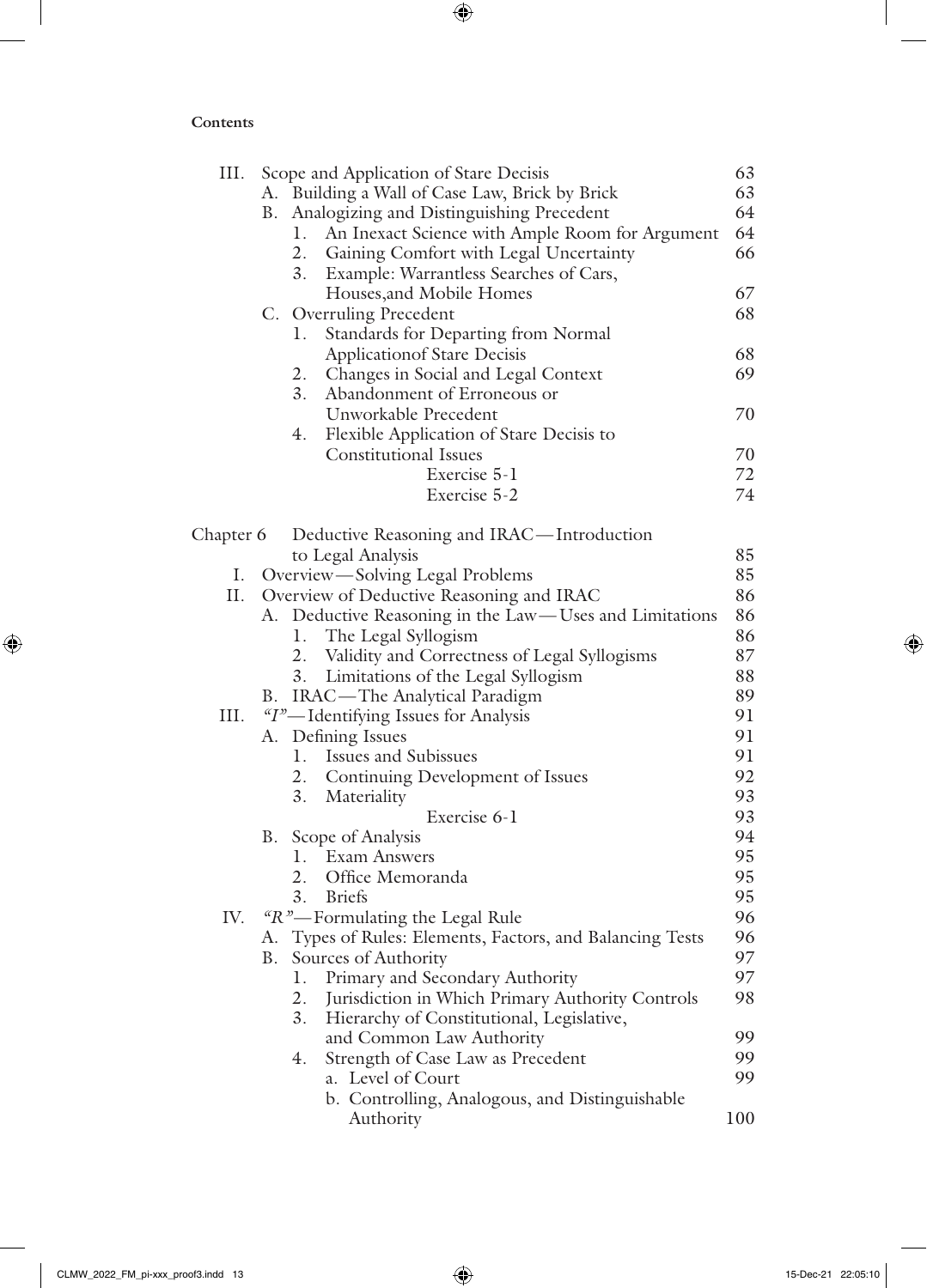$\overline{\phantom{a}}$ 

 $\bigoplus$ 

|         |    | 5.<br>Summary                                                                                  | 101        |
|---------|----|------------------------------------------------------------------------------------------------|------------|
|         |    | Exercise 6-2                                                                                   | 101        |
|         |    | C. Analysis of Legal Standards                                                                 | 103        |
|         |    | 1. Depth of Analysis                                                                           | 103        |
|         |    | 2.<br>Hierarchy of Authority: Start with                                                       |            |
|         |    | Constitutional or Statutory Text                                                               | 104        |
|         |    | 3.<br>Policy Analysis                                                                          | 105        |
|         |    | Exercise 6-3                                                                                   | 106        |
|         |    | 4.<br>Recognizing Arguments for Both Sides                                                     | 106        |
|         |    | Exercise 6-4                                                                                   | 107        |
|         |    | 5.<br>Synthesis of Incremental Law                                                             | 108        |
|         |    | 6.<br>Reorganization of Notes: Synthesis as a                                                  |            |
|         |    | Bridge to Outlining                                                                            | 110        |
|         |    | Synthesis as a Step in Deductive Reasoning<br>7.                                               | 110        |
|         |    | Exercise 6-5                                                                                   | 111        |
|         |    | V. "A"—Application of Law to Facts                                                             | 113        |
|         |    | A. Basic Patterns                                                                              | 113        |
|         |    | B. Developing Arguments for Both Sides                                                         | 114        |
|         |    | Exercise 6-6                                                                                   | 116        |
| VI.     |    | "C"-Reaching Conclusions                                                                       | 116        |
|         |    | Exercise 6-7                                                                                   | 117        |
|         |    |                                                                                                |            |
| PART IV |    | PREDICTIVE WRITING-THE OFFICE                                                                  |            |
|         |    | MEMORANDUM OF LAW                                                                              | 123        |
|         |    |                                                                                                |            |
|         |    | Chapter 7 The Office Memorandum of Law                                                         | 125        |
|         |    | I. Overview                                                                                    | 125        |
|         |    | A. Oral Report, Email Memo, or Full                                                            |            |
|         |    | Office Memorandum?                                                                             | 125        |
|         |    | 1.<br>Oral Report<br>Traditional Office Memorandum of Law                                      | 126        |
|         |    | 2.<br>3.                                                                                       | 127        |
|         |    | Streamlined Email Memo                                                                         | 127<br>128 |
|         | В. | 4. Pedagogic Focus on Traditional Office Memoranda<br>Traditional Office Memorandum: Audience, |            |
|         |    | Purpose, and Perspective                                                                       | 129        |
|         |    | 1.<br>Audience and Purpose                                                                     | 129        |
|         |    | 2. Perspective                                                                                 | 129        |
|         |    | C. Mastering the Assignment                                                                    | 130        |
|         |    | D. Research Strategy                                                                           | 131        |
|         | Е. | Reorganizing and Outlining Your Research Notes                                                 | 133        |
| П.      |    | Alternative Formats for a Traditional Office Memorandum                                        | 134        |
|         | А. | Choices                                                                                        | 134        |
|         | В. | Format A: Effective for Multi-Issue Memoranda                                                  | 135        |
|         |    | 1.<br>Ordering the Elements to Aid Comprehension                                               | 135        |
|         |    | 2.<br>Facts in Different Places to Perform Different Tasks                                     | 135        |
|         |    | a. Example: Narration of All Essential                                                         |            |
|         |    | Facts in Action for Breach of Contract                                                         | 135        |

 $\bigoplus$ 

 $\overline{\phantom{a}}$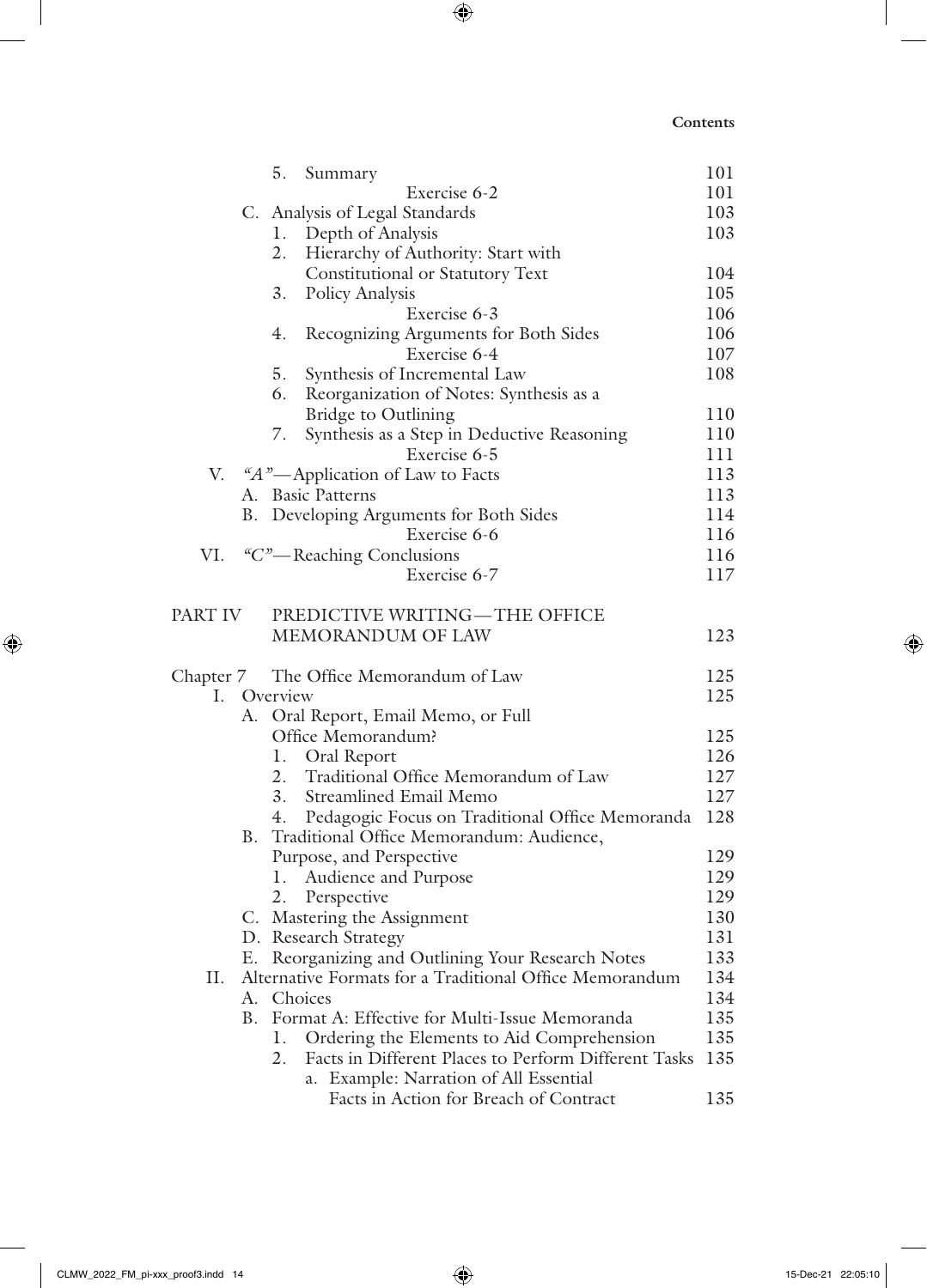$\overline{\phantom{a}}$ 

 $\bigoplus$ 

|           |    | b. Example: Analysis of Facts Relevant to            |     |
|-----------|----|------------------------------------------------------|-----|
|           |    | Each Issue in the Discussion Section                 | 136 |
|           |    | 3.<br>Conclusions in Different Places to Perform     |     |
|           |    | Different Tasks                                      | 136 |
|           |    | Overlapping Sections Are Like Actors<br>4.           |     |
|           |    | Returning to Play Different but                      |     |
|           |    | <b>Complementary Roles</b>                           | 137 |
|           |    | C. Format B: For Especially Complex Cases            | 137 |
|           |    | D. Format C: A Slightly Streamlined Approach for     |     |
|           |    | a Full Memorandum                                    | 138 |
|           |    | E. Flexibility and Adaptation                        | 138 |
| III.      |    | Elements of an Office Memorandum                     | 139 |
|           |    | A. Issues-Identification and Expression              | 140 |
|           |    | 1. Review                                            | 140 |
|           |    | 2. Example: Identifying Issues in a Title VII Suit   | 140 |
|           |    | 3.<br>Expressing Issues with Particularity           | 141 |
|           |    | <b>B.</b> Brief Answer                               | 142 |
|           |    | C. Facts                                             | 143 |
|           |    | D. Discussion                                        | 144 |
|           |    | 1. Introducing Your Analysis                         | 144 |
|           |    | Analyzing the Law and the Facts<br>2.                | 146 |
|           |    | a. Example: Statutory Analysis                       | 146 |
|           |    | b. Example: Established Common Law                   | 149 |
|           |    | c. Rule Synthesis and Illustration                   | 151 |
|           |    | d. Drawing Analogies in the Fact Analysis            | 153 |
|           |    | E. The Conclusion                                    | 154 |
|           |    | Sample Office Memoranda                              |     |
|           |    | and E-memos                                          | 155 |
|           |    |                                                      |     |
| Chapter 8 |    | Organization of Office Memoranda and Briefs          | 175 |
|           |    | I. Format                                            | 176 |
| II.       |    | Relationships among Multiple Issues and Subissues    | 176 |
|           |    | A. Proper Relationships among Topics                 | 176 |
|           | B. | Order of Topics                                      | 179 |
|           |    | Logical Organization in an Office Memorandum<br>1.   | 179 |
|           |    | 2.<br>Strategic Organization in a Brief              | 179 |
|           |    | 3.<br>Discussing or Arguing the Full Range of Issues | 180 |
|           |    | C. Technique                                         | 180 |
| Ш.        |    | Progression within Section or Subsection             | 180 |
|           |    |                                                      | 181 |
|           |    | A. Hierarchy of Authority                            |     |
|           | В. | Progression from General to Specific                 | 182 |
|           |    | C. Progression from Fundamental to Complex           | 184 |
|           |    | D. Separation or Consolidation of Analyses           | 185 |
|           |    | Overview-IRAC in Context<br>1.                       | 185 |
|           |    | 2.<br>Single Syllogism in Undivided Section          | 187 |
|           |    | 3.<br>Separation of Elements of Single Syllogism     |     |
|           |    | into Multiple Subsections                            | 188 |

 $\bigoplus$ 

 $\overline{\phantom{a}}$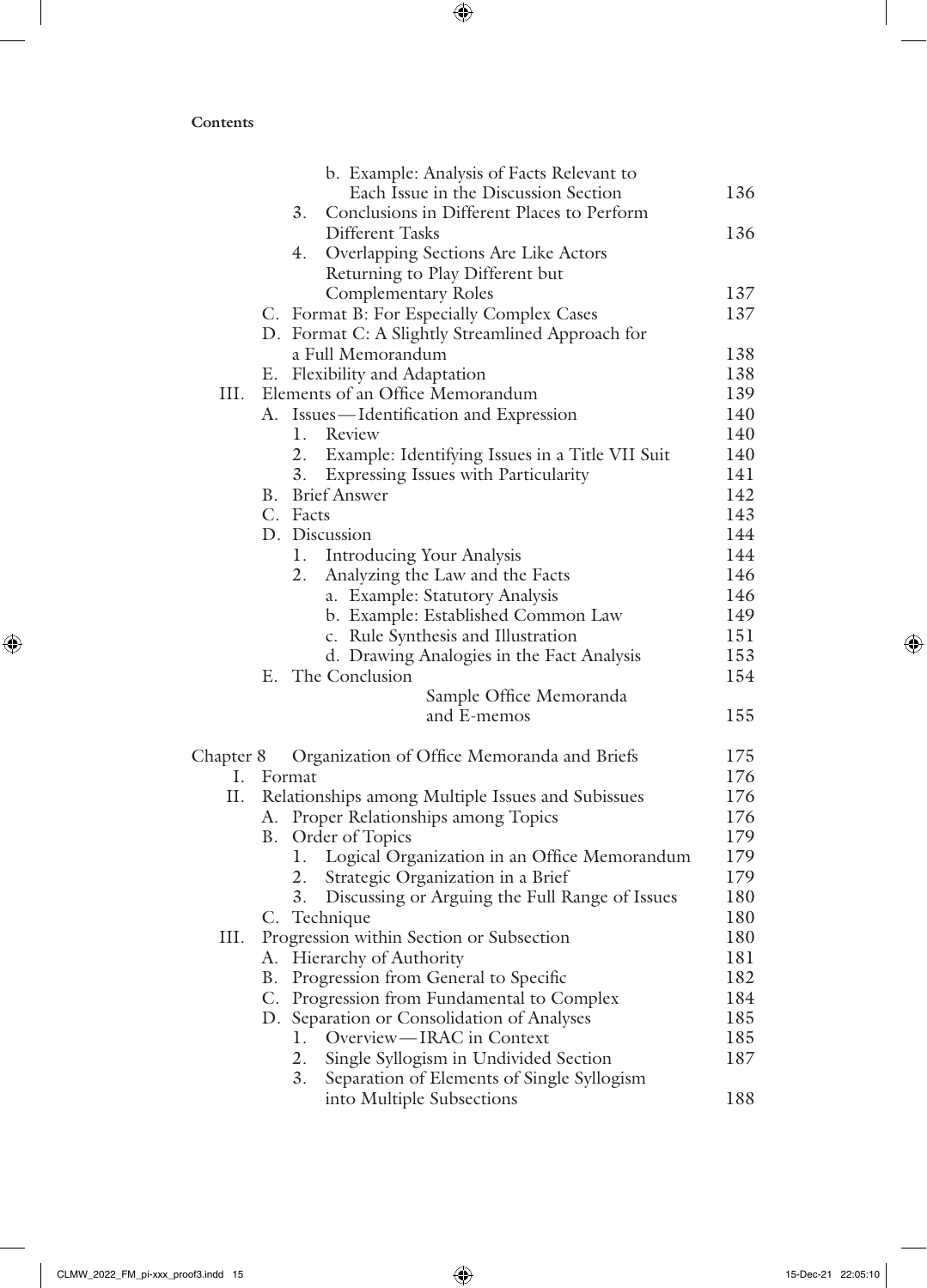|           |            | 4. | Multiple Syllogisms within a Single,         |     |
|-----------|------------|----|----------------------------------------------|-----|
|           |            |    | <b>Undivided Section</b>                     | 189 |
|           |            |    | a. Separation of Multiple Syllogisms         | 189 |
|           |            |    | b. Consolidation of Multiple Syllogisms      | 190 |
|           |            |    | c. Discretion to Separate or Consolidate     | 191 |
|           |            | 5. | Summary                                      | 193 |
| IV.       |            |    | Paragraphs                                   | 194 |
|           |            |    | A. The Role of Paragraphs within a Section   | 194 |
|           |            |    | B. Paragraph Content and Development         | 194 |
|           |            |    | C. The Role of Sentences within a Paragraph  | 196 |
|           |            | 1. | Paragraph Length                             | 196 |
|           |            | 2. | Beginning with a Thesis Sentence             | 197 |
|           |            |    | 3. Logical Organization within a Paragraph   | 197 |
|           |            | 4. | Substantive Transition ("Dovetailing")       |     |
|           |            |    | within a Paragraph                           | 198 |
| Chapter 9 |            |    | Legal Writing Style in the Office Memorandum | 201 |
|           | I. Clarity |    |                                              | 202 |
|           |            |    | A. Simplicity and Plain English              | 202 |
|           |            |    | Exercise 9-1                                 | 203 |
|           | B.         |    | Sentence Structure                           | 204 |
|           |            | 1. | Structuring and Punctuating Long or          |     |
|           |            |    | <b>Complex Sentences</b>                     | 204 |
|           |            |    | a. Closure through Punctuation               | 205 |
|           |            |    | b. Repetition of Prepositions or Other       |     |
|           |            |    | Linking Words or Phrases                     | 207 |
|           |            |    | c. Complex Series                            | 208 |
|           |            |    | d. Toward a Flexible, Policy-Oriented        |     |
|           |            |    | Approach to Punctuation                      | 209 |
|           |            |    | Exercise 9-2                                 | 213 |
|           |            | 2. | Concrete Verbs and Active Construction       | 214 |
|           |            |    | a. Concrete Verbs                            | 214 |
|           |            |    | b. Active and Passive Construction           | 215 |
|           |            |    | Exercise 9-3                                 | 218 |
|           |            | 3. | <b>Effective Placement of Modifiers</b>      | 218 |
|           |            |    | Exercise 9-4                                 | 220 |
|           |            | 4. | Restrictive and Nonrestrictive Clauses       | 220 |
|           |            |    | a. The Role of the Comma                     | 220 |
|           |            |    | b. The Choice between "That" and "Which"     | 223 |
|           |            |    | c. Procedural Labels                         | 225 |
|           |            |    | Exercise 9-5                                 | 226 |
|           |            |    | C. Precision                                 | 226 |
|           |            | 1. | Careful Expression of Analysis               | 226 |
|           |            | 2. | Beyond Dogma                                 | 228 |
| П.        |            |    | Concise Writing                              | 229 |
|           |            |    | A. Content: Scope and Depth of Analysis      | 230 |
|           |            | 1. | Scope of Analysis                            | 230 |
|           |            | 2. | Depth of Analysis                            | 231 |

 $\bigoplus$ 

 $\overline{\phantom{a}}$ 

 $\bigoplus$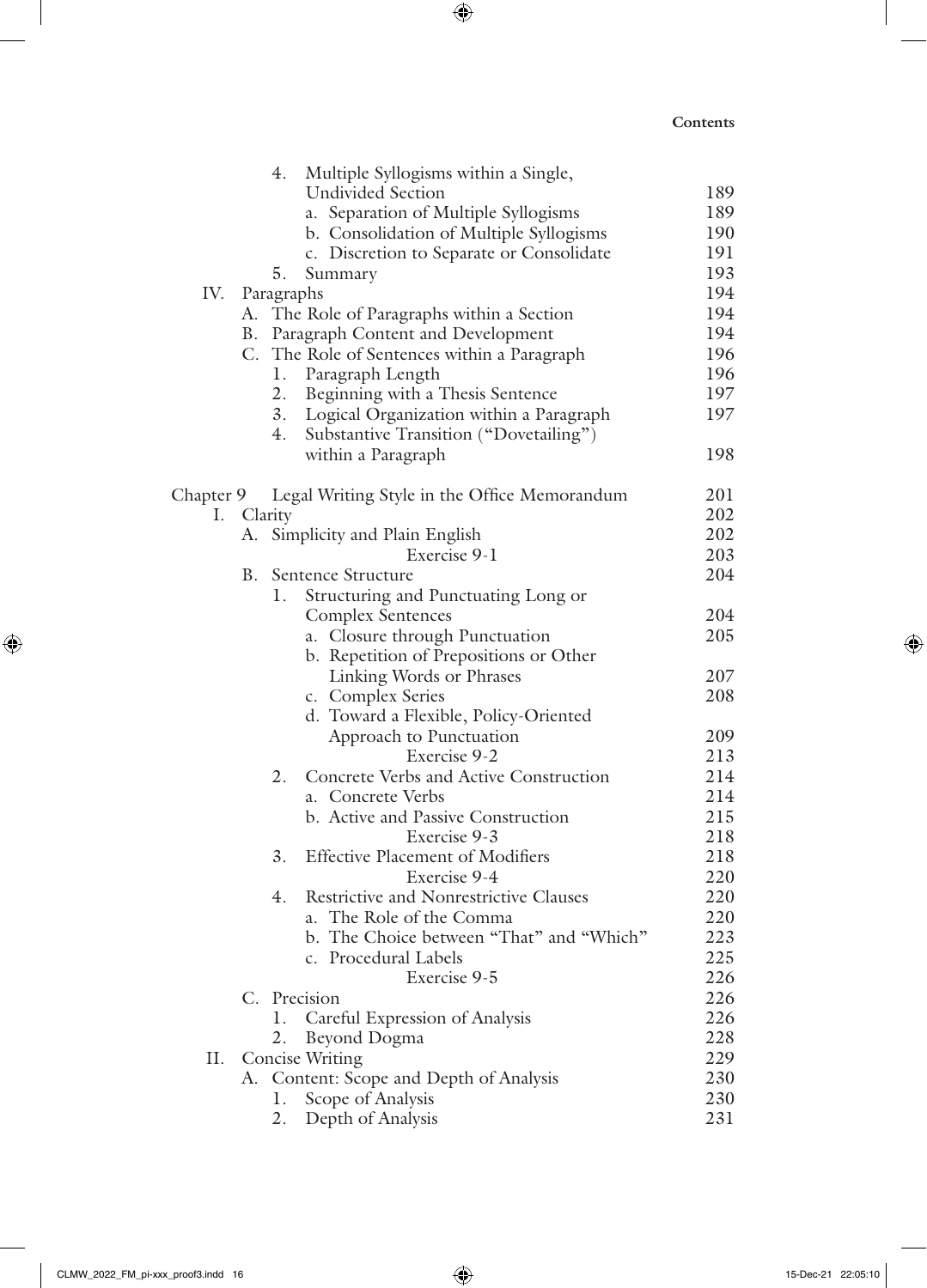$\overline{\phantom{a}}$ 

 $\bigoplus$ 

|              | a. Depth of Analysis of Legal Authority                              | 231        |
|--------------|----------------------------------------------------------------------|------------|
|              | b. Incomplete Syllogisms                                             | 234        |
|              | B. Form: Efficient Organization, Sentence                            |            |
|              | Structure, and Phrasing                                              | 234        |
|              | Organization and Repetition<br>1.                                    | 234        |
|              | 2.<br>Sentence Structure and Phrasing                                | 235        |
|              | a. Repetition                                                        | 235        |
|              | b. Verb Structure                                                    | 236        |
|              | c. Implicit Information                                              | 236        |
|              | d. Tension between Clarity and Concision<br>Exercise 9-6             | 237<br>238 |
| Ш.           | Review and Revision                                                  | 238        |
|              | Chapter 10 Signaling, Presenting, and Quoting Authority              | 243        |
| Ι.           | <b>Citation Signals</b>                                              | 244        |
|              | A. No Signal                                                         | 244        |
|              | $-$ "See"<br>В.                                                      | 244        |
|              | C. "Accord"                                                          | 245        |
|              | D. "See generally"                                                   | 246        |
|              | E. "Cf." and "Compare  with"                                         | 246        |
|              | F. "See also"                                                        | 247        |
|              | G. "But" and "Contra"                                                | 249        |
|              | H. " $E.g.^"$                                                        | 249        |
|              | Exercise 10-1                                                        | 250        |
| П.           | Presenting Your Authority Effectively                                | 252        |
|              | <b>Subordinating Your Citations</b><br>А.                            | 252        |
|              | <b>Citation Clauses and Sentences</b><br>Ι.                          | 252        |
|              | 2.<br>In-Depth Case Analysis                                         | 254        |
|              | Synthesis of Case Law<br>В.                                          | 255        |
|              | Lack of Synthesis Burdens the Reader<br>1.                           | 255        |
|              | 2. The Benefits of Expressing Your Synthesis<br>3.                   | 256<br>258 |
|              | <b>Parallels to Effective Study Techniques</b><br>4.                 | 259        |
|              | Consolidated Statement of Synthesis<br>C. Citation within a Citation | 260        |
| Ш.           | Quotations                                                           | 260        |
|              | A. Using Quotations Selectively                                      | 260        |
|              | B. Presenting and Introducing Quotations                             | 262        |
|              | 1.<br><b>Presenting Block Quotations</b>                             | 262        |
|              | Using Substantive Introductions While<br>2.                          |            |
|              | <b>Subordinating Citations</b>                                       | 262        |
|              | Exercise 10-2                                                        | 264        |
| Part V       | <b>INTRODUCTION TO ADVOCACY</b>                                      | 267        |
|              | Chapter 11 Advocacy: Overview and Ethics                             | 269        |
| $\mathbf{L}$ | Overview—Procedure and General Format                                | 269        |
|              | A. Procedure                                                         | 269        |
|              | <b>Basic Formats for Briefs</b><br>В.                                | 270        |

 $\bigoplus$ 

 $\overline{\phantom{a}}$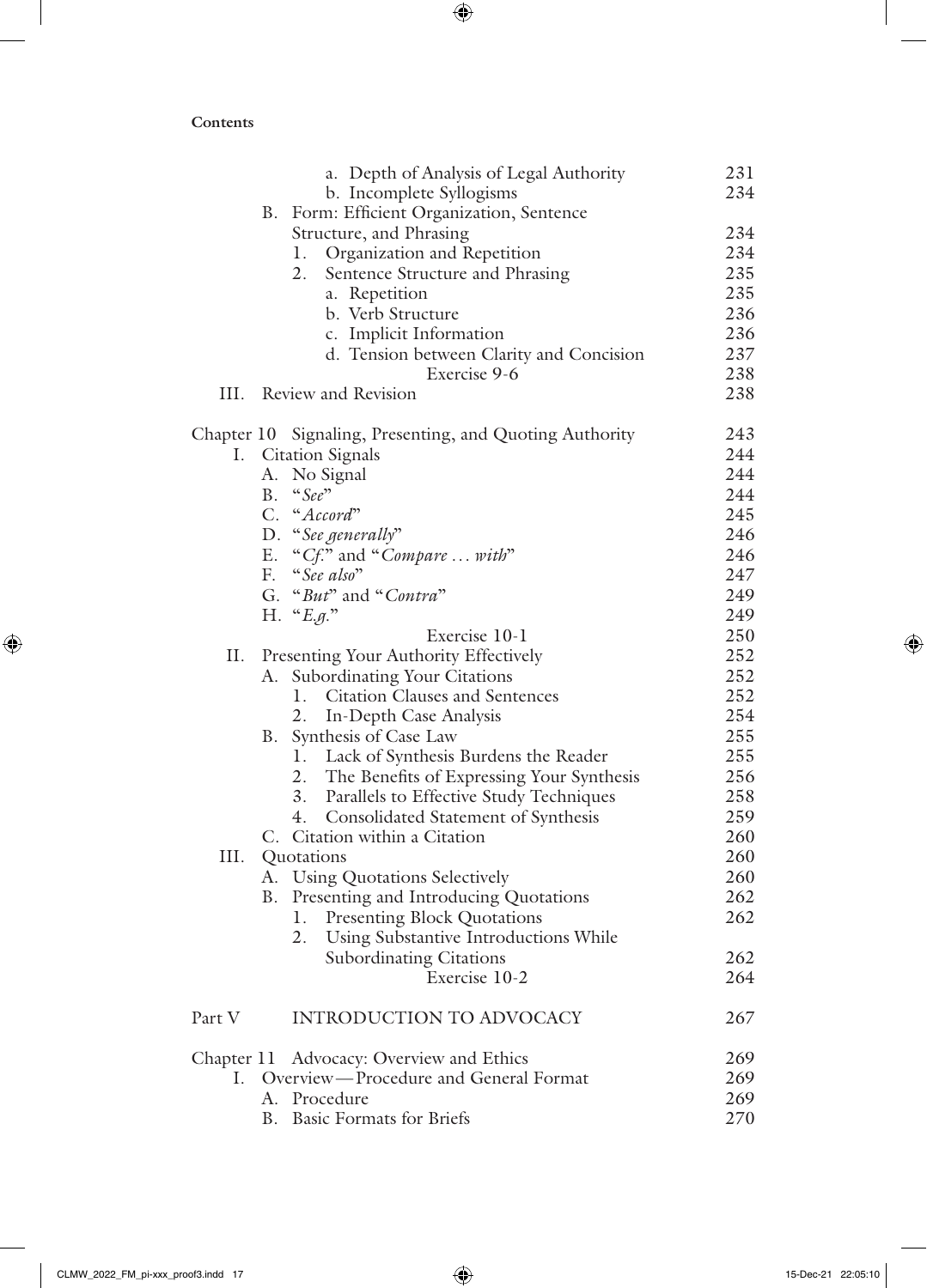$\overline{\phantom{a}}$ 

 $\bigoplus$ 

|            | C. Advocacy in an Adversarial System               | 271 |
|------------|----------------------------------------------------|-----|
| П.         | Good Faith, Reasonableness, and Full Disclosure    | 271 |
|            | Assertion of Claims and Defenses<br>А.             | 271 |
|            | B. Disclosure of Adverse Authority                 | 272 |
|            | C. Misleading Legal Argument                       | 273 |
|            | Chapter 12 Developing Your Legal Arguments         | 277 |
| Ι.         | Engaging the Reader with an Effective Theme        | 277 |
| П.         | Organizing Your Arguments                          | 280 |
|            | <b>Selecting Arguments</b><br>А.                   | 280 |
|            | Include Only Arguments That Earn a Place<br>1.     |     |
|            | in Your Brief                                      | 280 |
|            | Consider Your Reader's Burdens<br>2.               | 281 |
|            | <b>Presenting Alternative Arguments</b><br>3.      | 281 |
|            | Determining the Order of Your Arguments<br>В.      | 283 |
|            | Leading with Your Strongest Argument<br>1.         | 283 |
|            | Special Considerations for Responsive Briefs<br>2. | 284 |
|            | a. Responding but Still Leading with Your          |     |
|            | <b>Strongest Argument</b>                          | 284 |
|            | b. Delayed Analysis of Adverse Authority           |     |
|            | in a Responsive Brief                              | 284 |
|            | C. Internal Organization: Deductive Arguments      | 286 |
| III.       | <b>Introducing Legal Arguments</b>                 | 286 |
|            | Point Headings<br>А.                               | 286 |
|            | Paragraphs<br>В.                                   | 288 |
| IV.        | Developing the Deductive Argument                  | 289 |
|            | Arguing the Law<br>А.                              | 289 |
|            | Hierarchy of Authority<br>1.                       | 289 |
|            | 2.<br>Strength of Case Law as Precedent            | 291 |
|            | Depth of Analysis<br>3.                            | 294 |
|            | 4.<br>Elements or Factors in Legal Rules           | 295 |
|            | 5.<br>Presenting and Framing Your Authority        | 298 |
|            | Analyzing the Facts<br>В.                          | 299 |
|            | C. Conclusions                                     | 300 |
| Chapter 13 | Expressing Your Advocacy: Persuasive Writing       |     |
|            | Style and Oral Argument                            | 303 |
| Ι.         | Persuasive Writing Style                           | 303 |
|            | Persuasive Language<br>А.                          | 304 |
|            | The Adversarial Approach<br>1.                     | 304 |
|            | 2.<br>Clichés That Weaken or Offend                | 305 |
|            | 3.<br>Personal Attacks                             | 307 |
|            | Persuasive Facts<br>В.                             | 307 |
|            | C. Sentence Structure                              | 308 |
|            | D. Introducing Block Quotations                    | 309 |
|            | Exercise 13-1                                      | 311 |
| П.         | Oral Argument to the Court                         | 312 |
|            | General Format<br>А.                               | 312 |

 $\bigoplus$ 

 $\overline{\phantom{a}}$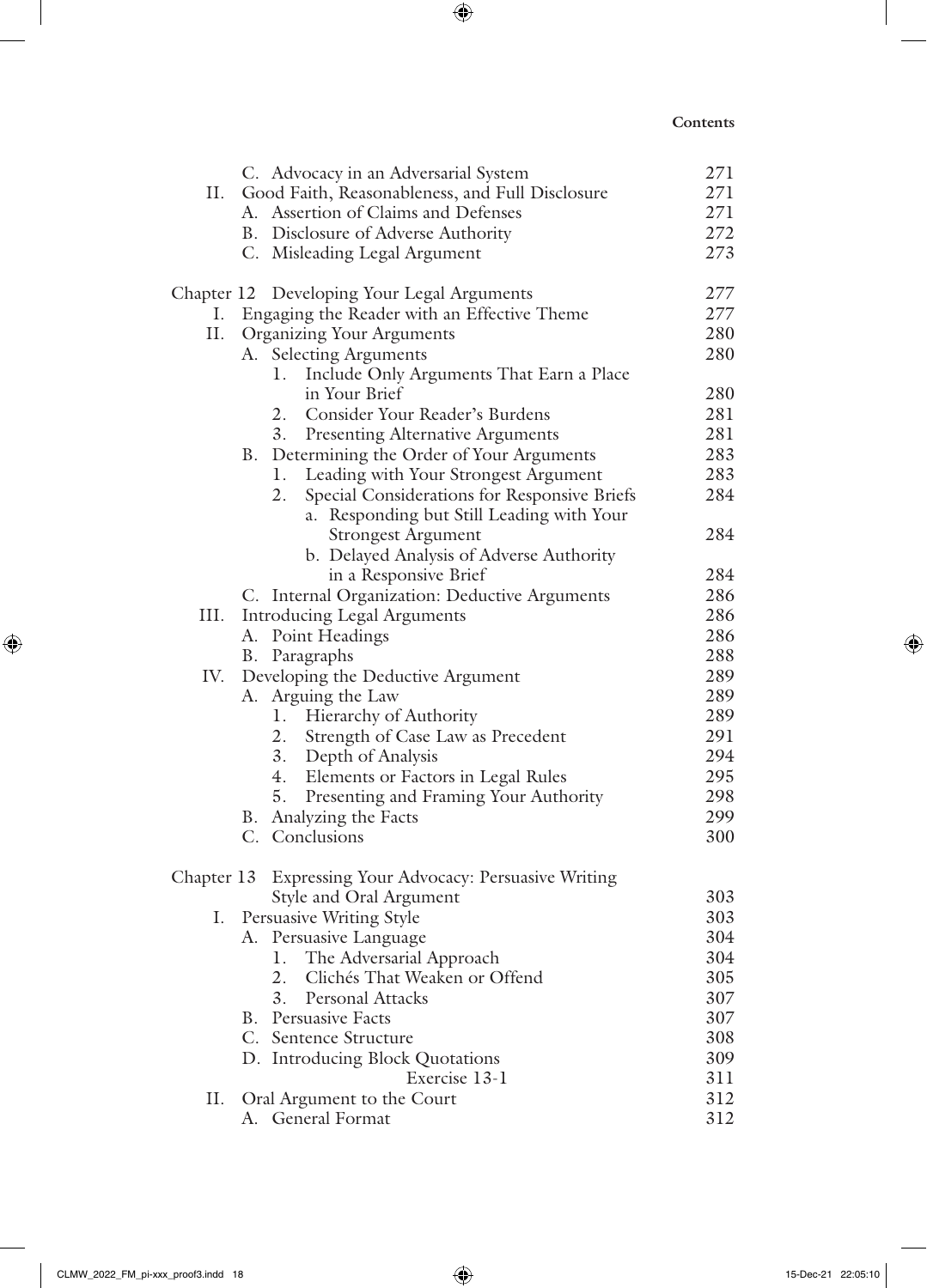$\overline{\phantom{a}}$ 

 $\bigoplus$ 

|            | B. Formality and Demeanor                      | 313 |
|------------|------------------------------------------------|-----|
|            | C. Content of the Argument                     | 314 |
|            | Introducing Yourself and Your Argument<br>1.   | 314 |
|            | 2.<br>Body of the Argument                     | 315 |
|            | a. General Strategy                            | 315 |
|            | b. Using the Facts                             | 316 |
|            | c. Responding to Questions                     | 316 |
|            | The Conclusion<br>3.                           | 317 |
|            | D. Nervousness and Verbal Stumbling            | 317 |
| Part VI    | PRETRIAL ADVOCACY-PLEADINGS                    |     |
|            | <b>AND MOTIONS</b>                             | 321 |
|            | Chapter 14 Pleadings and Motions to Dismiss    | 323 |
| Ι.         | The Complaint                                  | 323 |
|            | A. Overview: Format and Content                | 324 |
|            | B. Jurisdictional Statement                    | 324 |
|            | C. Claim for Relief                            | 325 |
|            | Allegations of Fact and Citations to Law<br>1. | 326 |
|            | Substance of Allegations<br>2.                 | 327 |
|            | 3.<br>Specificity of Fact Allegations: General |     |
|            | Notice Pleading and Plausibility               | 328 |
|            | D. Request for Relief                          | 330 |
|            | E. Style and Organization                      | 330 |
|            | 1. Writing Style                               | 330 |
|            | Organization<br>2.                             | 331 |
| П.         | The Answer                                     | 332 |
|            | A. Admissions and Denials                      | 332 |
|            | <b>B.</b> Affirmative Defenses                 | 333 |
|            | C. Counterclaims                               | 334 |
| III.       | Motion to Dismiss                              | 334 |
|            | A. Standards and Procedure                     | 334 |
|            | B. Format                                      | 335 |
|            | 1. The Motion                                  | 335 |
|            | The Supporting Brief<br>2.                     | 336 |
|            | Exercise 14-1                                  | 336 |
|            | Exercise 14-2                                  | 343 |
| Chapter 15 | Motion for Summary Judgment                    | 349 |
| L.         | Procedural Context                             | 349 |
| Π.         | Standards for Summary Judgment                 | 350 |
| III.       | Format for Summary Judgment Briefs-Overview    | 352 |
| IV.        | <b>Statements of Facts</b>                     | 352 |
| V.         | Supporting Evidentiary Materials               | 355 |
| VI.        | The Motion                                     | 356 |
| VII.       | The Brief                                      | 358 |
|            | A. The Introduction                            | 358 |
|            | The Argument<br>В.                             | 359 |
|            |                                                |     |

 $\bigoplus$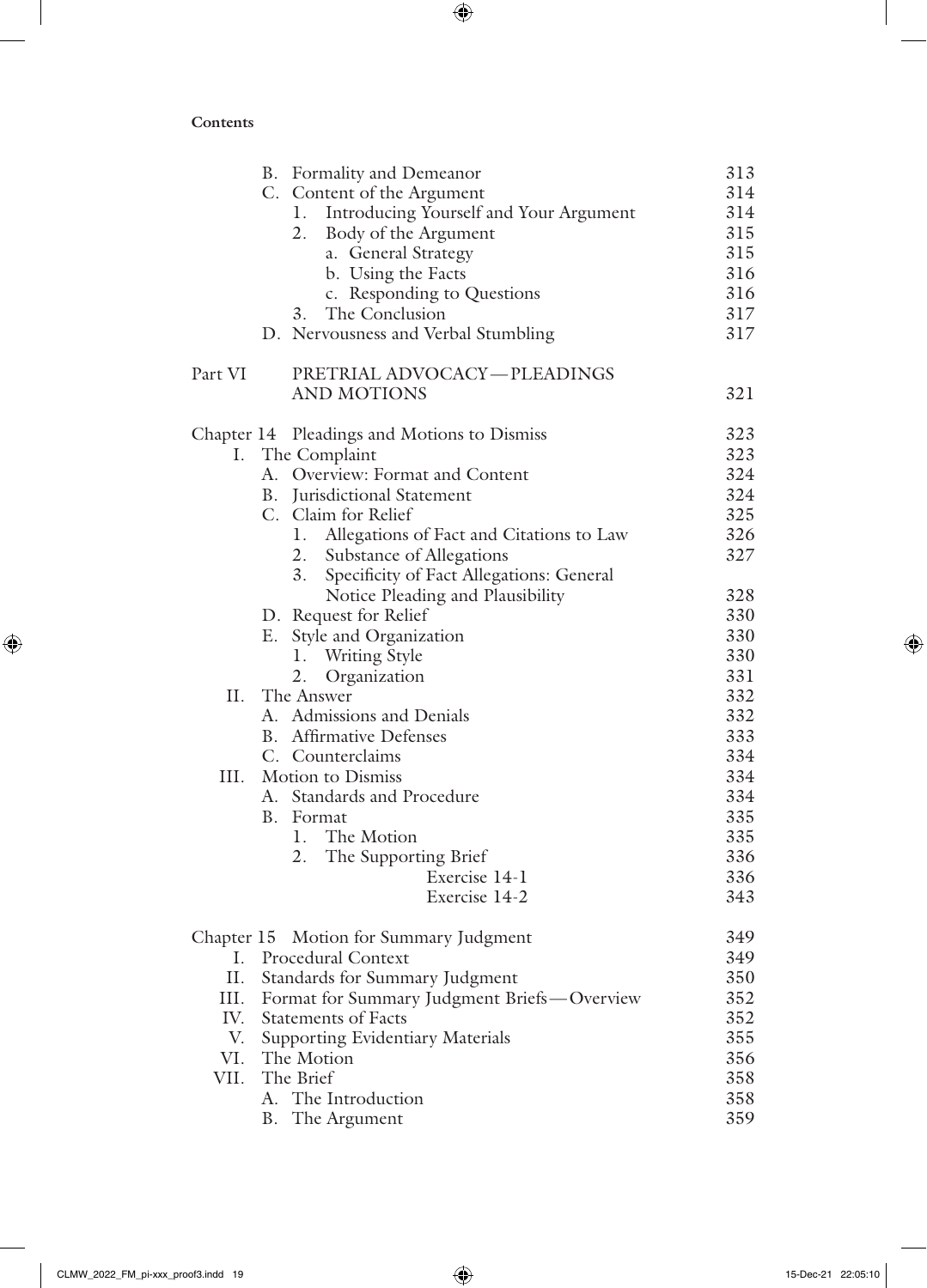|          | C. The Conclusion                                                             | 360        |
|----------|-------------------------------------------------------------------------------|------------|
|          | Sample Motion for Summary                                                     |            |
|          | Judgment                                                                      | 360        |
|          | Chapter 16 Motion to Exclude Evidence Before Trial                            | 377        |
| L.       | Pretrial Exclusion of Evidence                                                | 378        |
| II.      | Format                                                                        | 378        |
|          | III. The Motion                                                               | 378        |
|          | IV. The Brief                                                                 | 379        |
|          | A. The Introduction                                                           | 380        |
|          | B. The Argument                                                               | 381        |
|          | 1. Legal Rules                                                                | 382        |
|          | Application of Rules to Facts<br>2.                                           | 382        |
|          | C. The Conclusion                                                             | 383        |
|          | Sample Motion in Limine                                                       | 384        |
| Part VII | <b>APPELLATE BRIEF</b>                                                        | 389        |
|          | Chapter 17 Standards of Appellate Review                                      | 391        |
|          | I. The Record on Appeal                                                       | 391        |
| Π.       | Standards of Review in the Federal Courts                                     | 392        |
|          | A. Overview                                                                   | 392        |
|          | B. Restricted Appellate Review of Findings of Fact                            | 393        |
|          | Review of Jury Findings<br>1.                                                 | 393        |
|          | Review of a Judge's Findings of Fact<br>2.                                    | 394        |
|          | C. Conclusions of Law: Mixed Conclusions of Fact                              |            |
|          | and Law in a Nonjury Trial                                                    | 395        |
|          | 1. Review of Discretionary Rulings                                            | 396        |
|          | 2. Mixed Findings as Predominantly Fact or Law                                | 396        |
|          | 3.<br><b>Constitutional Facts Doctrine</b>                                    | 397        |
|          | Appellate Standards of Review                                                 | 397        |
|          | Chapter 18 The Brief-Effective Appellate Advocacy                             | 401        |
| Ι.       | Overview of Appellate Briefs: Formats and Filing                              | 401        |
|          | A. Components of the Opening Brief                                            | 401        |
|          | B. Components of Answering and Reply Briefs                                   | 404        |
|          | C. Formatting and Other Formal Requirements                                   | 404        |
|          | D. Filing the Brief in Hard Copy and Electronically                           | 404        |
| П.       | <b>Statement of Issues</b>                                                    | 404        |
|          | Issue Statements as Preliminary Advocacy<br>А.                                | 405        |
|          | Credibility of the Advocate<br>В.                                             | 406        |
| Ш.       | Statement of Procedural History                                               | 407        |
| IV.      | <b>Statement of Facts</b>                                                     | 408        |
|          | Telling a Compelling Story<br>А.<br><b>Constraints That Build Trust</b><br>В. | 408        |
|          | 1.                                                                            | 409        |
|          | Advocacy with Credibility                                                     | 409<br>409 |
|          | Organization of Facts<br>a.                                                   | 410        |
|          | Variation in Emphasis<br>b.                                                   |            |

 $\bigoplus$ 

 $\overline{\phantom{a}}$ 

 $\bigoplus$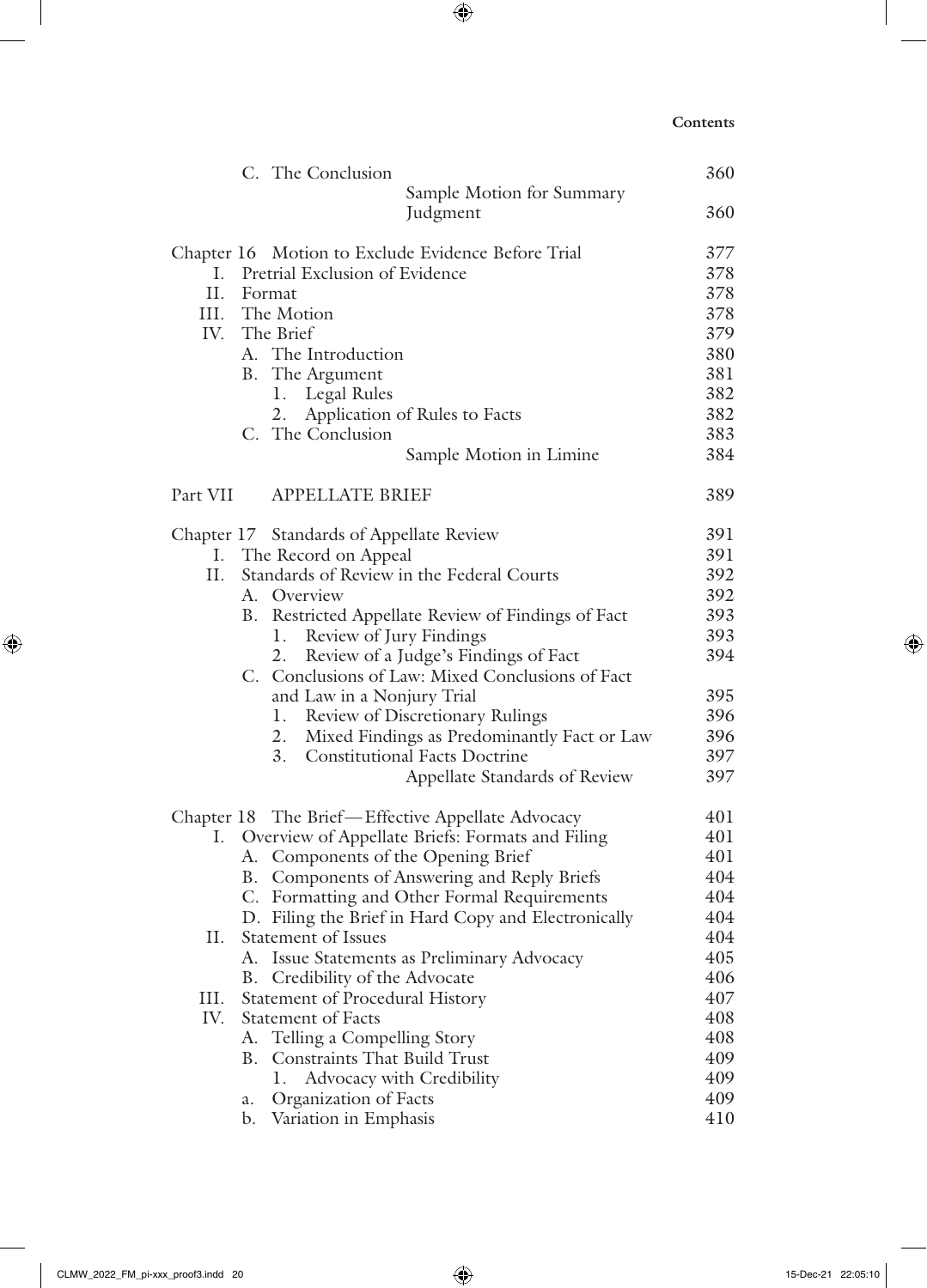$\overline{\phantom{a}}$ 

 $\bigoplus$ 

|           | 2. Premature Legal Argument                          | 411 |
|-----------|------------------------------------------------------|-----|
|           | Permissible Sources for the Facts<br>3.              | 411 |
|           | V. The Argument                                      | 412 |
|           | A. Summary of Argument                               | 413 |
|           | B. Standard of Review                                | 413 |
|           | C. Arguing the Law—The Role of Policy Analysis       | 414 |
|           | 1. When the Question Is One of First Impression      | 414 |
|           | The Enhanced Role of Policy Analysis on Appeal<br>2. | 414 |
|           | 3.<br>The Persuasive Value of Warning about          |     |
|           | <b>Negative Consequences</b>                         | 418 |
|           | D. Arguing the Law and the Facts                     | 419 |
|           | 1. Strategic Choices                                 | 419 |
|           | Varieties of Fact Analysis<br>2.                     | 423 |
|           | a. Nature of Appellant's Challenge                   | 423 |
|           | b. Procedural Posture                                | 424 |
| VI.       | The Conclusion                                       | 424 |
|           | Exercise 18-1                                        | 425 |
| Part VIII | <b>WRITING TO PARTIES: CONTRACTS</b>                 |     |
|           | AND CORRESPONDENCE                                   | 469 |
|           |                                                      |     |
|           | Chapter 19 Contracts                                 | 471 |
|           | I. Basic Approaches                                  | 472 |
| II.       | <b>Fundamental Components</b>                        | 472 |
|           | A. General Format                                    | 472 |
|           | B. Introduction to the Contract                      | 473 |
|           | C. Recitals                                          | 474 |
|           | D. Statement of Reciprocal Promises                  | 474 |
|           | Introductory Clause; Recital of Consideration<br>1.  | 475 |
|           | Precision in Drafting<br>2.                          | 476 |
|           | a. Simplicity; Terms of Art                          | 476 |
|           | b. Deliberate Imprecision                            | 478 |
|           | c. Plain English: Perfection and Pitfalls            | 478 |
|           | Merger Clauses and Parol Evidence<br>3.              | 479 |
|           | Allocating the Risk of Unexpected<br>4.              |     |
|           | Impediments to Performance                           | 480 |
|           | Signature Line<br>Е.                                 | 481 |
|           | Exercise 19-1                                        | 481 |
|           | Chapter 20 Advice Letters                            | 487 |
| I.        | Advice Letters Distinguished from Opinion Letters    | 487 |
| II.       | Purpose, Audience, and Writing Style                 | 488 |
| III.      | Format                                               | 489 |
| IV.       | Introduction and Statement of Issues                 | 490 |
| V.        | <b>Brief Answers</b>                                 | 491 |
| VI.       | Facts                                                | 493 |
| VII.      | Legal Analysis                                       | 493 |

 $\bigoplus$ 

 $\overline{\phantom{a}}$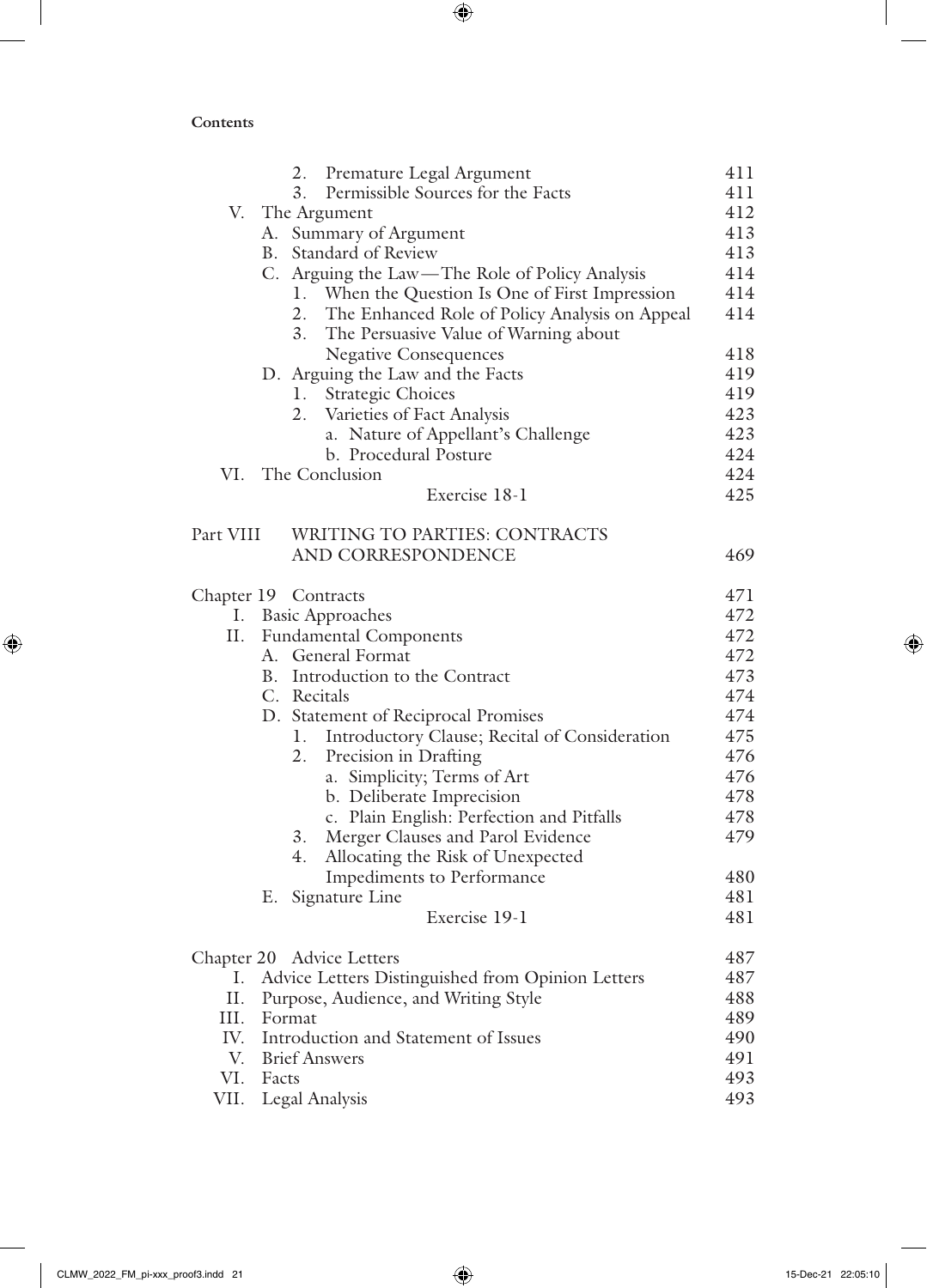$\overline{\phantom{a}}$ 

 $\bigoplus$ 

| VIII.             |        | Conclusion; Strategic Recommendations                                                   | 495 |
|-------------------|--------|-----------------------------------------------------------------------------------------|-----|
|                   |        | Exercise 20-1 and Sample                                                                |     |
|                   |        | <b>Advice Letters</b>                                                                   | 496 |
|                   |        | Chapter 21 Demand Letters                                                               | 505 |
| I.                |        | Purposes of a Demand Letter                                                             | 505 |
| II.               |        | Audience, Tone, and Writing Style                                                       | 506 |
| Ш.                | Format |                                                                                         | 507 |
| IV.               |        | Overview                                                                                | 507 |
| V.                |        | Factual and Legal Basis for the Demands                                                 | 509 |
|                   |        | A. Stating Your Legal Premises                                                          | 509 |
|                   |        | B. Audience                                                                             | 510 |
|                   |        | C. Avoiding Concessions, Admissions, and Waiver                                         | 510 |
| VI.               |        | Demands and Threats                                                                     | 511 |
|                   |        | Exercise 21-1 and Sample                                                                |     |
|                   |        | <b>Demand Letters</b>                                                                   | 514 |
| <b>APPENDICES</b> |        |                                                                                         | 523 |
| Appendix I        |        | Introduction to the Case Method of Study:<br>Additional Text and Problems for Chapter 2 | 525 |
| Appendix II       |        | Introduction to the Legal System: Problems for<br>Part II of the Main Text              | 549 |
|                   |        | Appendix III Legal Method and Analysis: Problems for Part III<br>of the Main Text       | 553 |
| Appendix IV       |        | Office Memoranda: Assignments for Part IV                                               | 555 |
| Appendix V        |        | Legal Writing Style: Problems for Chapter 9 of the<br>Main Text                         | 565 |
|                   |        | Appendix VI Pleadings and Pretrial Motions: Assignments for Parts<br>V and VI           | 569 |
| Index             |        |                                                                                         | 581 |

 $\bigoplus$ 

 $\overline{\phantom{a}}$